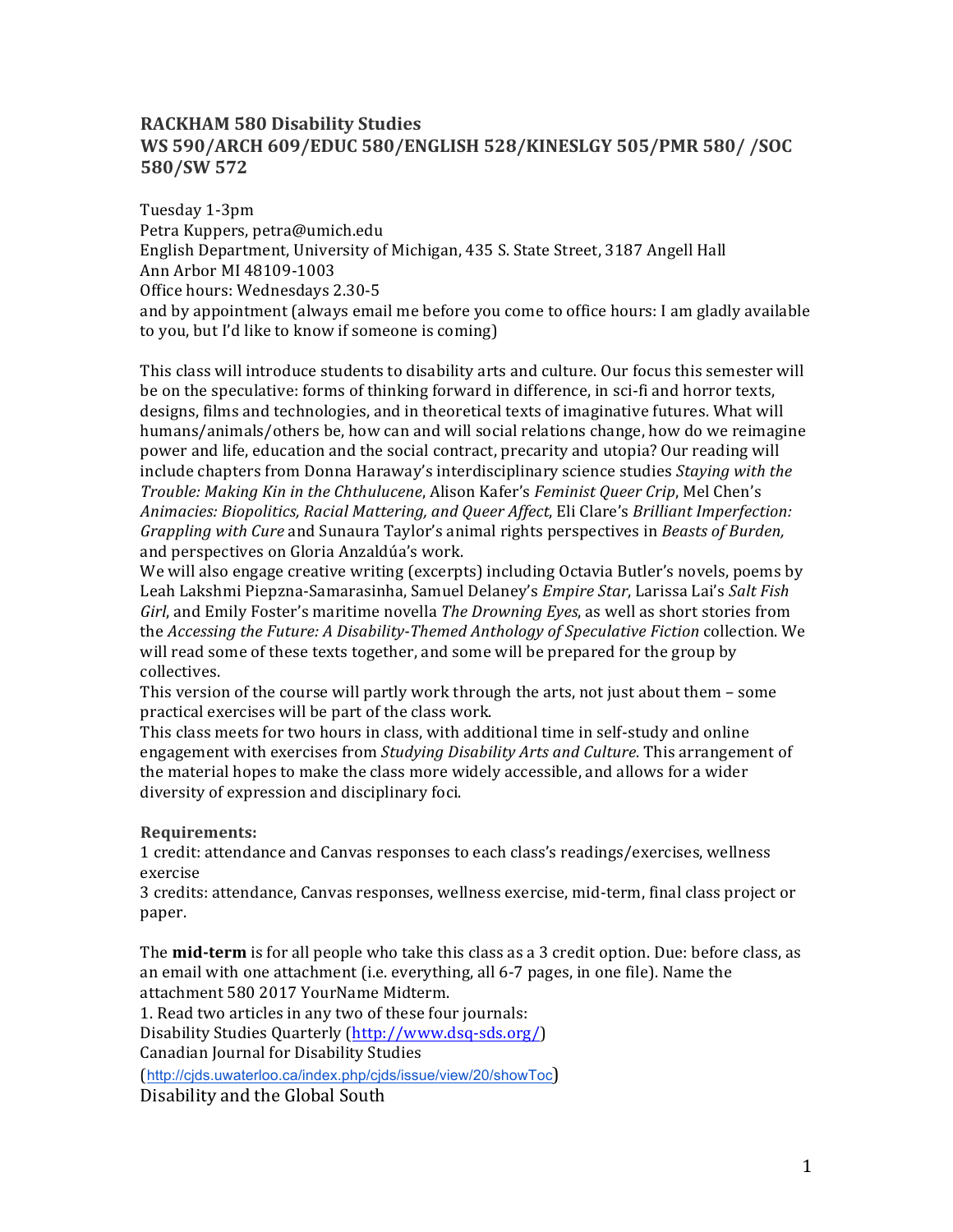# https://dgsjournal.org/

Journal for Literary and Cultural Studies (available through Mirlyn on Project Muse, just put the iournal title into the search box. If you have trouble finding the journal, contact a librarian through the Mirlyn portal, and they'll gladly help you!)

Sum up and comment on each of these articles in less than one page each. So in total, you should have four pages here (as well as a good overview over what is published in our field).

2. Design a disability culture exercise, for a group of seven people of your choosing university students like yourself, in whatever class you'd like; or else in a community setting of some kind. Describe the exercise step-by-step, and list five issues you wish to achieve through it, things you want the group to take away from it, as well as three issues you see with the exercise – complexities, difficulties, stuff to think about.  $(2-3)$  pages overall)

The **final project** is to be appropriate to your discipline/career path: it could be a conference paper, a poetic sequence, a design mock-up, a grant proposal, an annotated syllabus, etc. In most case (i.e. apart from a research paper), accompany your project with a 2-3 page mini-essay about the project's relation to the course, referencing at least 4 specific course readings.

**The proposal for the Final Project** should be about 2 pages long, describing what you want to do, with an indicative bibliography of at least 2 course texts, and at least 2 texts found outside our class.

About **Canvas responses**: These are due before noon on class day, and they allow me to gauge your comprehension and engagement, find out what issues you had with the readings and the exercises, etc.. Please post two to three paragraphs, no need to polish these.

September 5<sup>th</sup>: **Introduction.** Arranging our classroom. SDAC, chapter 1 + Linton (both readings are on Canvas: please read them before class)

September 12<sup>th</sup>: **Disability Culture(s)** 

Watch these two documentaries: Disability Culture: Research in Motion. Participatory Video, Ann Arbor/Michigan (2012) http://www.youtube.com/watch?v=AI77zqrAvoo Disability: It's Not the End of the World. Participatory Video, Burkina Faso (2016) https://www.youtube.com/watch?v=pNygwowI4xY&t=1013s Reading: SDAC, chapter 2 (Disability and Language)

September 19<sup>th</sup>: **Every Brilliant Thing** 

Comment on three stories each in *Accessing the Future*. SDAC, chapter 3: Disability Discourses. Make a date with two of your classmates, and go see *Every Brilliant Thing* in the Power Center Theatre. We have \$15 tickets for this performance, and you have six dates to choose from. 

After the show, discuss how your readings relate to the show, and the connections you see.

September 26<sup>th</sup>: *Every Brilliant Thing/Accessing the Future* SDAC, chapter 4: Embodiment/Enmindment

October 3<sup>rd</sup>: Octavia's Brood Read: three stories each in *Octavia's Brood*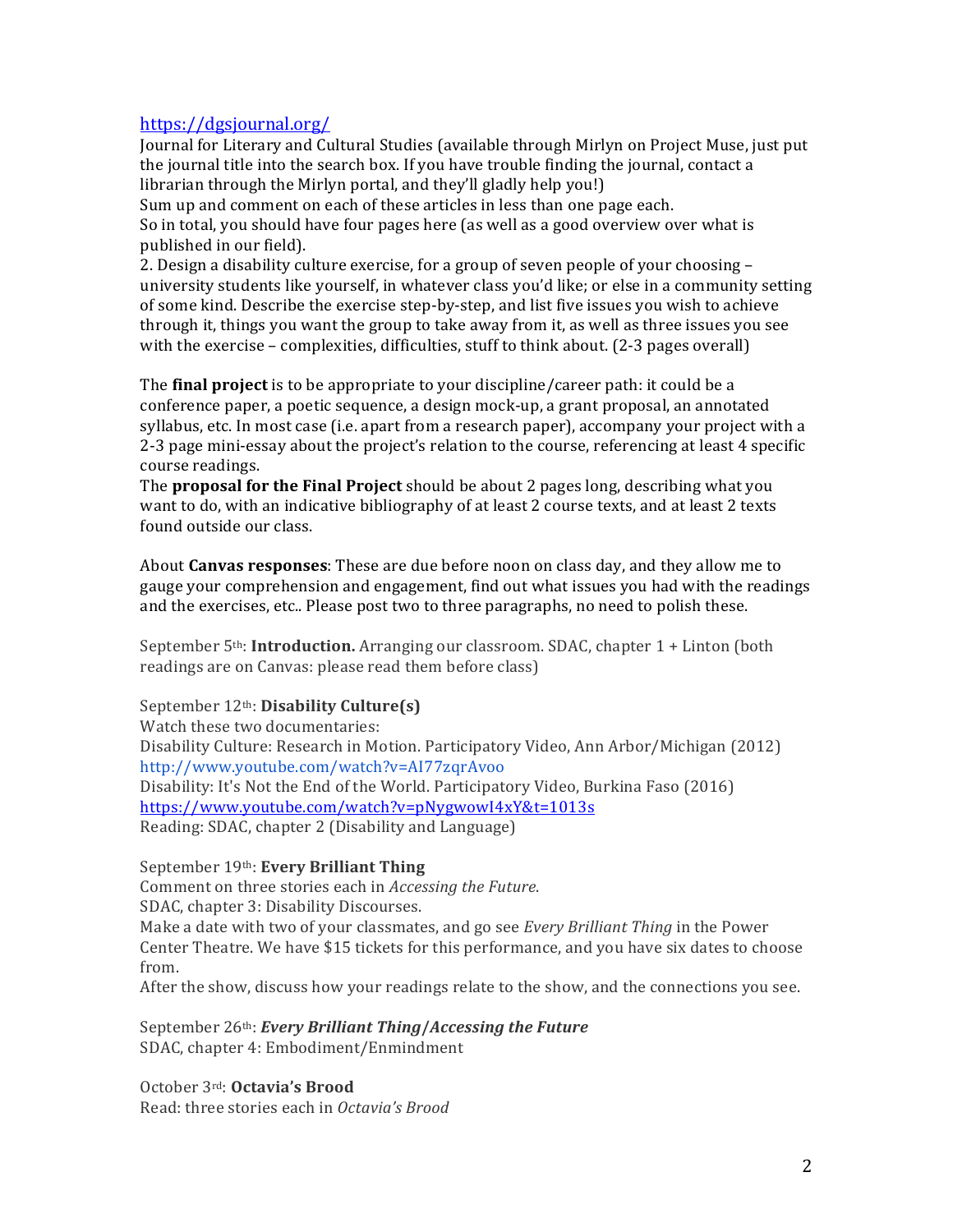#### SDAC, chapter 5. Disability Culture.

Additional Reading: Erevelles, Nirmala and Minear, Andrea (2010) "Unspeakable Offenses: Untangling Race and Disability in Discourses of Intersectionality," *Journal of Literary & Cultural Disability Studies*, 4(2): 127–45.

# October 10th: **Speculating Disability**

Reading: excerpt from Donna Haraway: *Staying with the Trouble: Making Kin in the Chthulucene*

excerpt from Kafer, Alison (2013) *Feminist Queer Crip*. Bloomington, IN: Indiana University Press.

## **On Canvas: Mid-Term: Literature Engagement**

October 17<sup>th</sup>: Class Break

October 24<sup>th:</sup> Guest Visit by Zhiying Ma, Department of Anthropology, University of Michigan--Ann Arbor, Postdoctoral Fellow, Michigan Society of Fellows Reading: excerpt from Karen Nakamura: *Disability of the Soul* (with video) SDAC, chapter 6 (Institution)

## October 31st: **Guest Visit: Sami Schalk: Bodyminds Reimagined**

Readings: two chapters from Sami's forthcoming book, *Bodyminds Reimagined: (Dis)ability, Race, and Gender in Black Women's Speculative Fiction* SDAC, chapter 9 (Superheroes).

November 7th: **Guest Visit: Denise Leto** Readings: poetry selection.

## November 14th: **Embodied Responses**

Additional Reading: Morales, Aurora Levins, Driskill, Qwo-Li and Piepzna-Samarasinha, Leah Lakshmi (2012) "Sweet Dark Places: Letters to Gloria Anzaldua on Disability, Creativity, and the Coatlicue State." In Saldovar-Hull, S., Alarcon, N. and Urquijo-Ruiz, R. (eds) El Mundo Zurdo 2: Selected Works from the Society of the Study of Gloria Anzaldúa. San Francisco, CA: Aunt Lute Books: 77-97.

# **Final Project Proposals due**

November 21<sup>st</sup>: **Audiences, Activism, Engagement** Excerpts from Sunaura Taylor: *Beasts of Burden* and Eli Clare: *Brilliant Imperfection: Grappling with Cure*

# November 28<sup>th</sup>: **Group Presentations: Speculating Disability**

Also: Toxicities.

Excerpt from Mel Chen *Animacies: Biopolitics, Racial Mattering, and Queer Affect* In formats of your choice, you will present material that engages disability speculatively, in a variety of forms. For potential texts, see course description: Octavia Butler's novels, poems by Leah Lakshmi Piepzna-Samarasinha, Samuel Delaney's *Empire Star*, Larissa Lai's Salt Fish *Girl*, and Emily Foster's maritime novella *The Drowning Eyes*, as well as other examples sourced by you. Feel free to be imaginative in your choice of presentation style.

December 5<sup>th</sup>: Group Presentations: Speculating Disability continued